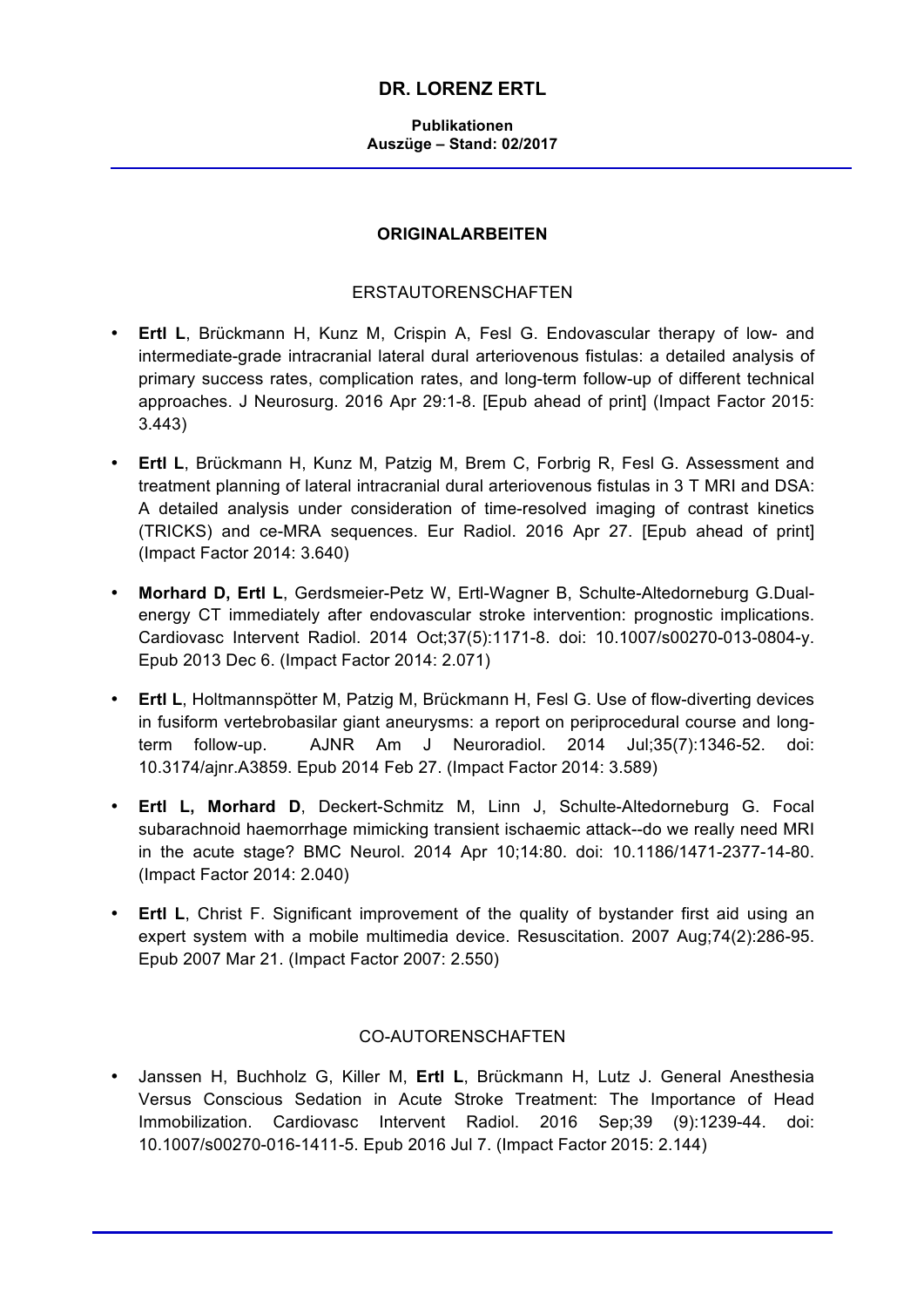- Kunz M, Nachbichler SB, **Ertl L**, Fesl G, Egensperger R, Niyazi M, Schmid I, Tonn JC, Peraud A, Kreth FW. Early treatment of complex located pediatric low-grade gliomas using iodine-125 brachytherapy alone or in combination with microsurgery. Cancer Med. 2016 Mar;5(3):442-53. doi: 10.1002/cam4.605. Epub 2015 Dec 29 (Impact Factor 2015: 2.915)
- Forbrig R, Eckert B, **Ertl L**, Patzig M, Brem C, Vollmar C, Röther J, Thon N, Brückmann H, Fesl G. Ruptured basilar artery perforator aneurysms-treatment regimen and longterm follow-up in eight cases. Neuroradiology. 2016 Mar;58(3):285-91. doi: 10.1007/s00234-015-1634-1. Epub 2015 Dec 23. (Impact Factor 2015: 2.274)
- Corradini S, Hadi I, Hankel V, **Ertl L**, Ganswindt U, Belka C, Niyazi M. Radiotherapy of spinal cord gliomas : A retrospective mono-institutional analysis. Strahlenther Onkol. 2016 Mar;192(3):139-145. Epub 2015 Oct 30. (Impact Factor 2015: 2.898)
- Rachinger W, Stoecklein VM, Terpolilli NA, Haug AR, **Ertl L**, Pöschl J, Schüller U, Schichor C, Thon N, Tonn JC. Increased 68Ga-DOTATATE uptake in PET imaging discriminates meningioma and tumor-free tissue. J Nucl Med. 2015 Mar;56(3):347-53. doi: 10.2967/jnumed.114.149120. Epub 2015 Jan 29. (Impact Factor 2015: 5.849)
- Flieger M, Ganswindt U, Schwarz SB, Kreth FW, Tonn JC, la Fougère C, **Ertl L**, Linn J, Herrlinger U, Belka C, Niyazi M. Re-irradiation and bevacizumab in recurrent high-grade glioma: an effective treatment option. J Neurooncol. 2014 Apr;117(2):337-45. doi: 10.1007/s11060-014-1394-5. Epub 2014 Feb 7. (Impact Factor 2014: 3.070)
- Niyazi M, Ganswindt U, Schwarz SB, Kreth FW, Tonn JC, Geisler J, la Fougère C, **Ertl L**, Linn J, Siefert A, Belka C. Irradiation and bevacizumab in high-grade glioma retreatment settings. Int J Radiat Oncol Biol Phys. 2012 Jan 1;82(1):67-76. doi: 10.1016/j.ijrobp.2010.09.002. Epub 2010 Oct 27. (Impact Factor 2014: 4.524)
- Beitzel KI, **Ertl L**, Grosse C, Reiser M, Ertl-Wagner B. [Job satisfaction of radiologists in Germany - status quo]. Rofo. 2011 Aug;183(8):749-57. doi: 10.1055/s-0031-1273328. Epub 2011 Apr 19. German. (Impact Factor 2011: 2.758)

## **KASUISTIKEN / CASE REPORTS**

- **Ertl LM, Stangl R, Fesl G. [Asystole in endovascular procedure for juvenile** nasopharyngeal fibroma]. Rofo. 2013 Aug;185(8):764-6. doi: 10.1055/s-0033-1335436. Epub 2013 Jun 5. (Impact Factor 2013: 1.961)
- Stoecklein VM, Lummel N, **Ertl L**, Kunz M, Tonn JC, Mueller S. Pediatric Giant Cell Glioblastoma Mimicking Hemorrhage Secondary to Ischemic Stroke. Pediatr Neurol. 2015 Nov;53(5):459-61. doi: 10.1016/j.pediatrneurol.2015.08.002. Epub 2015 Aug 8. (Impact Factor 2015: 1.866)
- Patzig M, Laub C, Janssen H, **Ertl L**, Fesl G. Pseudo-subarachnoid haemorrhage due to chronic hypoxaemia: case report and review of the literature. BMC Neurol. 2014 Nov 18;14:219. doi: 10.1186/s12883-014-0219-7. (Impact Factor 2014: 2.040)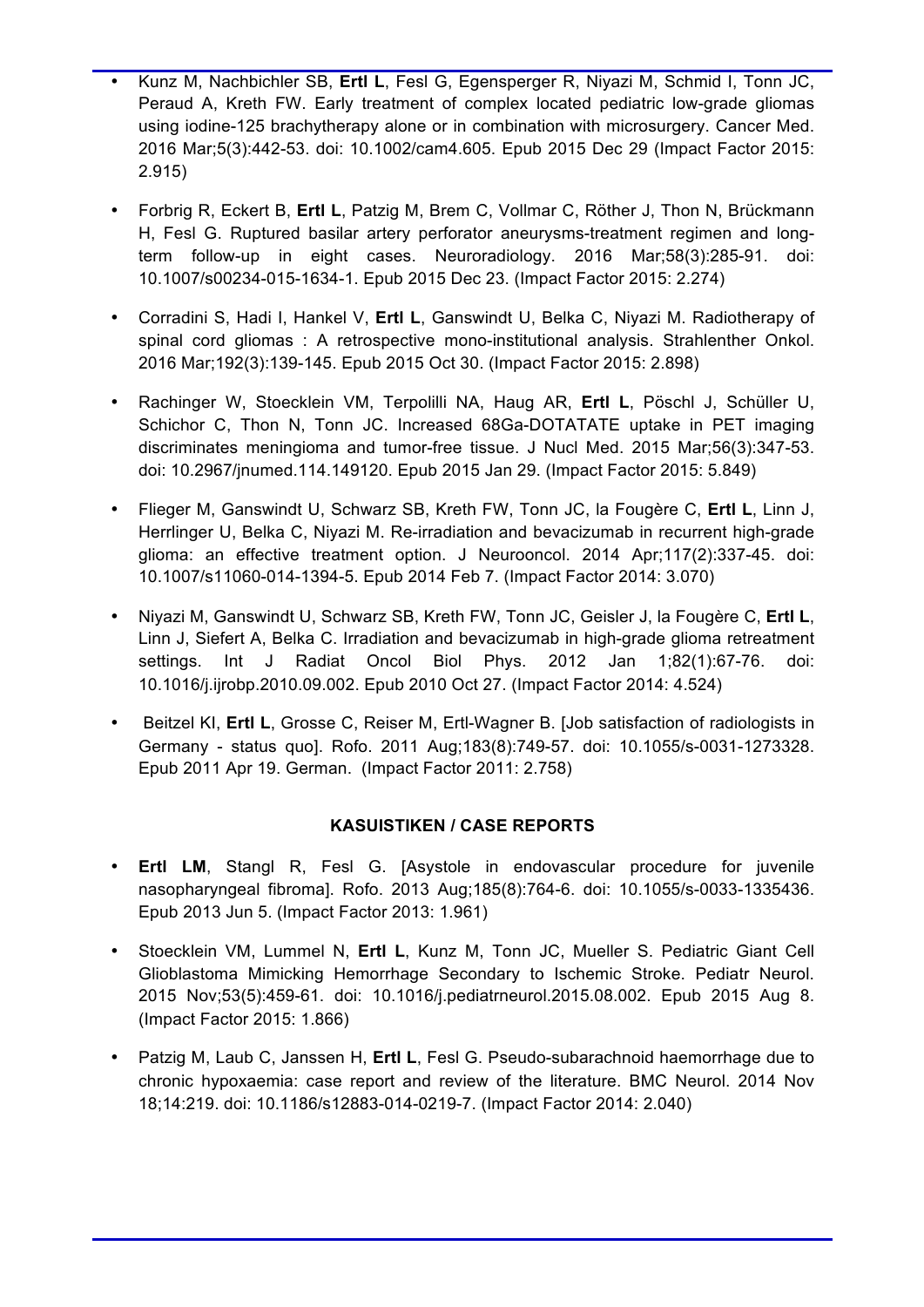# **BIBLIOGRAPISCH ZITIERFÄHIGE ABSTRACTS VON VORTRÄGEN & POSTERN**

- **Ertl L**, Brueckmann H, Kunz M, Crispin A, Fesl G Endovascular therapy of low and intermediate grade lateral intracranial dural arteriovenous fistulas: results and complications of different technical approaches . ECR 2016 Vienna. Insights into Imaging March 2016, Volume 7, Supplement 1, pp 172
- **Ertl L**, Brückmann H, Kunz M, Patzig M, Brem C, Forbrig R, Fesl G. Wertigkeit der zeit- und hochaufgelösten konstrastmittelverstärkten MR-Angiographien (TRICKS & ce-MRA) in der Diagnostik und Therapieplanung lateraler duraler arteriovenöser Fisteln. ANIM Arbeitstagung Neurointensivmedizin, Journal für Anästhesie und Intensivbehandlung, 1/2015, ISSN 0941-4223
- Patzig M, **Ertl L**, Forbrig R, Brueckmann H, Fesl, G, Intracranial Aneurysms Treated by Flow – Diverting Stents: Results of Long-term Follow-up with Contrast-enhanced MR-angiography. Radiological Society of North America 2014 Scientific Assembly and Annual Meeting,Chicago IL. http://archive.rsna.org/2014/14010629.html
- Tonn JC, Rachinger W, Thon N, Terpolilli Ni, Haug A, **Ertl L**, Poeschl J, Schueller U, Schichor C. Increased 68ga-dotatate uptake in PET imaging discriminates meningioma and tumorfree tissue. J Clin Oncol 32, 2014 (suppl; abstr e13020)
- Patzig M, **Ertl L,** Forbrig R, Brückmann H, Fesl G. Intracranial Aneurysms Treated by Flow – Diverting Stents Results of Long – Term Follow – up with Contrast – Enhanced MR – Angiography. XXth Symposium Neuroradiologicum Neuroradiology September 2014, Volume 56, Issue 1 Supplement
- Forbrig R, **Ertl L**, Patzig M, Brem C, Brückmann H, Fesl G. Ruptured Basilar Artery Perforator Aneurysms Outcome in 5 Cases. XXth Symposium Neuroradiologicum Neuroradiology September 2014, Volume 56, Issue 1 Supplement
- **Ertl L**, Brückmann H, Fesl G. Wertigkeit der zeit- und hochaufgelösten konstrastmittelverstärkten MR-Angiographien (TRICKS & ce-MRA) in der Diagnostik und Graduierung duraler arteriovenöser Fisteln. Clinical Neuroradiology, Volume 23, Supplement 1, September 2013
- Janssen H, **Ertl L**, Brückmann H, Fesl G. Mechanische Thrombektomie Die Wachrekanalisation spart Zeit. Jahrestagung der DGNR 2013. Clinical Neuroradiology, Volume 23, Supplement 1, September 2013
- Niyazi M, Flieger MC, Ganswindt U, Schwarz SB, Kreth FW, Tonn JC, la Fougère C, **Ertl L**, Linn J, Belka C. An update on re-irradiation and bevacizumab in recurrent highgrade glioma. 2nd ESTRO Forum Radiotherapy & Oncology March 2013, Volume 106, Supplement 2
- **Ertl L,** Brückmann H, Fesl G. Ist die Behandlung fusiformer Riesenaneurysmen der Arteria basilaris mit Flow Diverter Stents indiziert? Jahrestagung der DGNR 2012. Köln. Neuroradiologie up2date 2012; 4: 1-83.